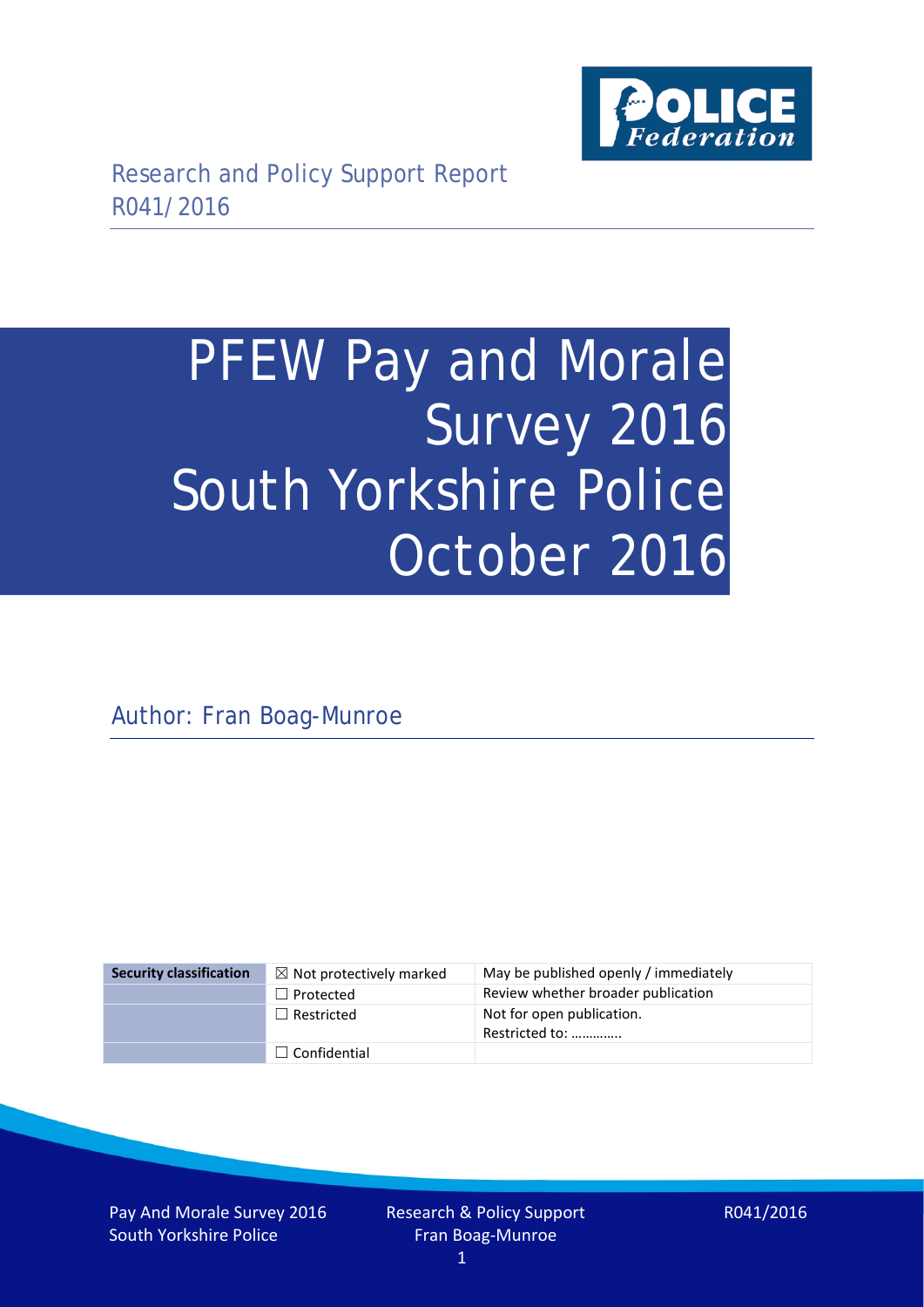## **INTRODUCTION**

This note provides a summary of responses to the PFEW Pay and Morale Survey received from respondents from South Yorkshire Police in 2016.

Where appropriate, details of average responses for the police service as a whole are also presented, as well as a ranking of South Yorkshire Police compared to other forces. Where rankings are provided, a ranking of 1 represents the force with the highest percentage of respondents expressing a particular attitude or intention, and a ranking of 42 represents the force with the lowest percentage of respondents expressing a particular attitude or intention<sup>[1](#page-1-0)</sup>. One force was excluded from this ranking because the sample size was considered too low to be representative of the force as a whole (<200 responses). Please be aware that the actual differences between individual rank positions may be quite small and, if used, should be interpreted cautiously.

Graphical summaries are also presented which compare the proportion of respondents expressing a particular attitude or intention in each force to the average for the service as a whole. These graphical summaries indicate either 1) that a force has the same proportion of respondents expressing a particular attitude as the national average or lower; 2) that the force has a higher proportion of respondents expressing a particular attitude than the national average; or 3) that the proportion of respondents expressing a particular attitude in a force is 10% or more higher than the national average.

# **RESPONSE RATE AND RESPONDENTS**

548 responses were received from South Yorkshire Police, representing a response rate of around 22% (based on March 2016 Home Office figures of officer headcount). The national response rate for the 2016 survey was 35%. Last year's response rate for South Yorkshire Police was 34%. Please bear this in mind when making comparisons with last year's findings.

Overall 2% of respondents to the survey declined to state which force they belonged to. The responses from these officers have been included within the national data but are excluded from force-level analysis.

79.0% of responses from South Yorkshire Police were received from male officers and 21.0% of responses were from female officers. 83.3% of respondents were Constables, 12.9% were Sergeants and 3.8% were Inspectors or Chief Inspectors.

<span id="page-1-0"></span> $1$  Rankings have been determined at two decimal places.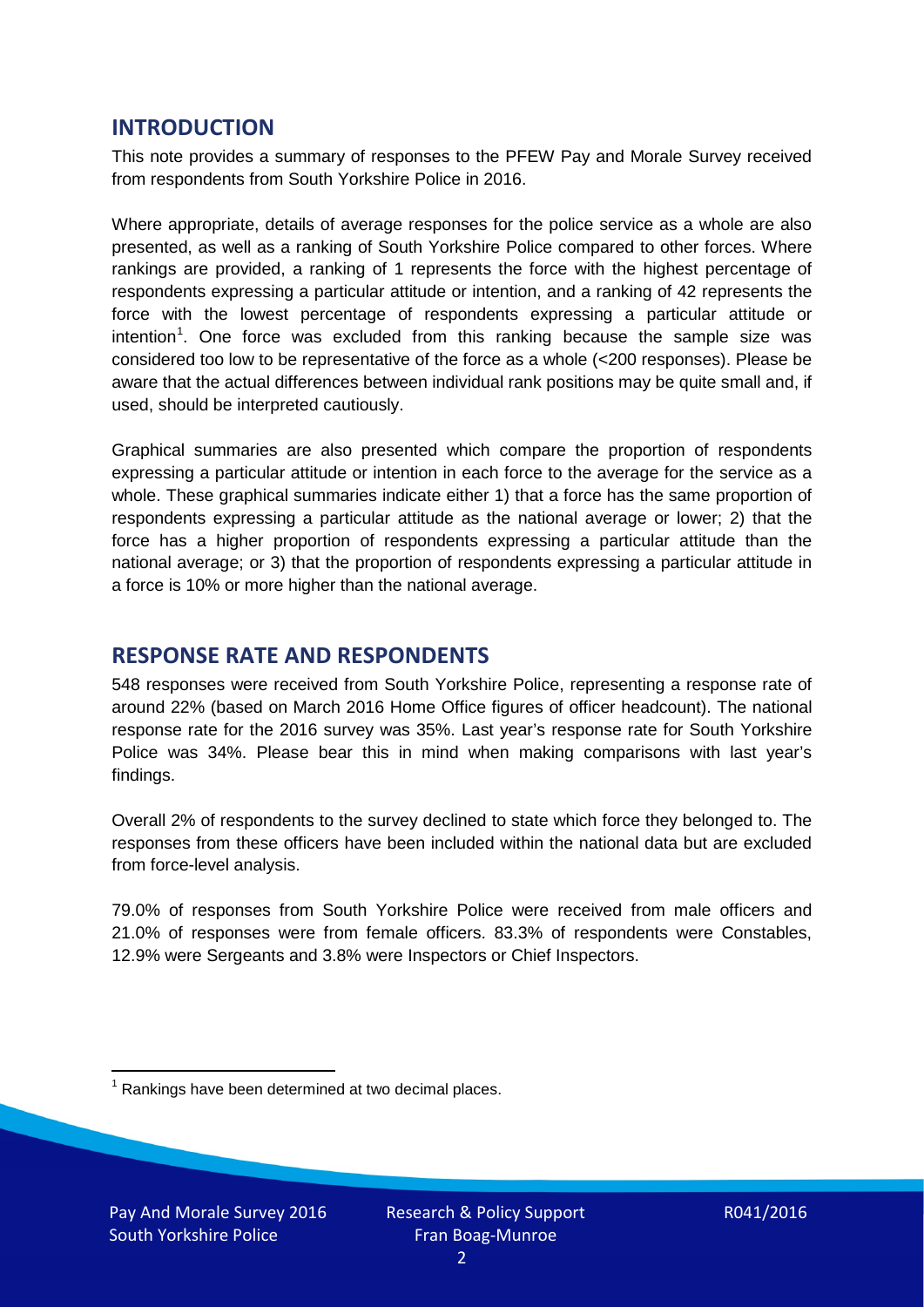# **MORALE**

72.0% of respondents from South Yorkshire Police told us that their morale is currently low.

Nationally, the proportion of respondents reporting low personal morale ranges from 72.0% at the top ranking force to 41.9% at the bottom ranking force. In terms of the proportion of respondents with low morale, South Yorkshire Police ranks 1 out of 42, meaning that, compared to South Yorkshire Police, there are 41 forces with a smaller proportion of respondents reporting low morale.

98.8% of respondents from South Yorkshire Police felt that morale within the force is currently low.

Across England and Wales as a whole, the proportion of respondents reporting low force morale ranges from 98.8% at the top ranking force to 74.1% at the bottom ranking force. In terms of the proportion of respondents reporting low force morale, South Yorkshire Police ranks 1 out of 42 forces, meaning that there are 41 forces with a smaller proportion of respondents who feel that morale within their force is low.

Comparison of 2016 and 2015 figures for morale in South Yorkshire Police are provided in the table below.

|                     | 2016  | 2015  |
|---------------------|-------|-------|
| Low personal morale | 72.0% | 81.9% |
| Low force morale    | 98.8% | 99.0% |

The proportion of respondents in the police service as a whole who said that their morale is low was 55.9%; this compares to 70.1% of respondents to the PFEW Pay and Morale survey in 2016; the proportion of respondents reporting low morale in 2016 was significant smaller than in [2](#page-2-0)015 $^2$ .

The proportion of respondents in the service as a whole who said that morale in their force was low was 89.5%; in 2015, this proportion was 94.6%. Again the difference between 2016 and 2015 was statistically significant<sup>[3](#page-2-1)</sup>.

<span id="page-2-0"></span> $2$ <sup>2</sup> Z= 40.1, p < 0.001

<span id="page-2-1"></span> $3$  Z=25.2, p < 0.001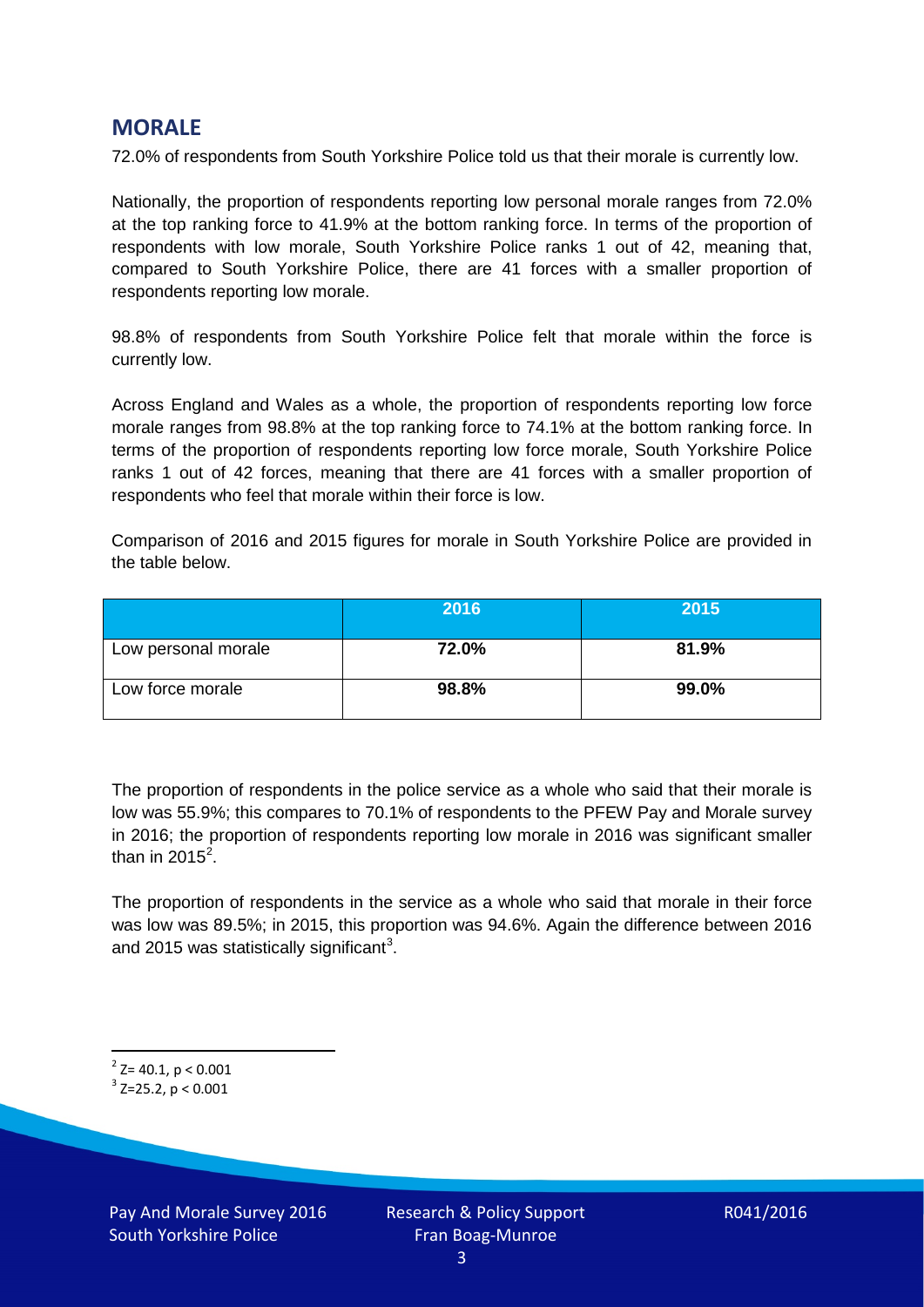*Proportion of respondents reporting low personal morale compared to national average in 2016*



#### *REASONS FOR LOW MORALE*

The survey asked respondents about the factors that had a positive or negative effect on their morale, the table below shows the proportion of respondents in South Yorkshire Police who said a particular factor has had a negative effect upon their morale compared to the national average.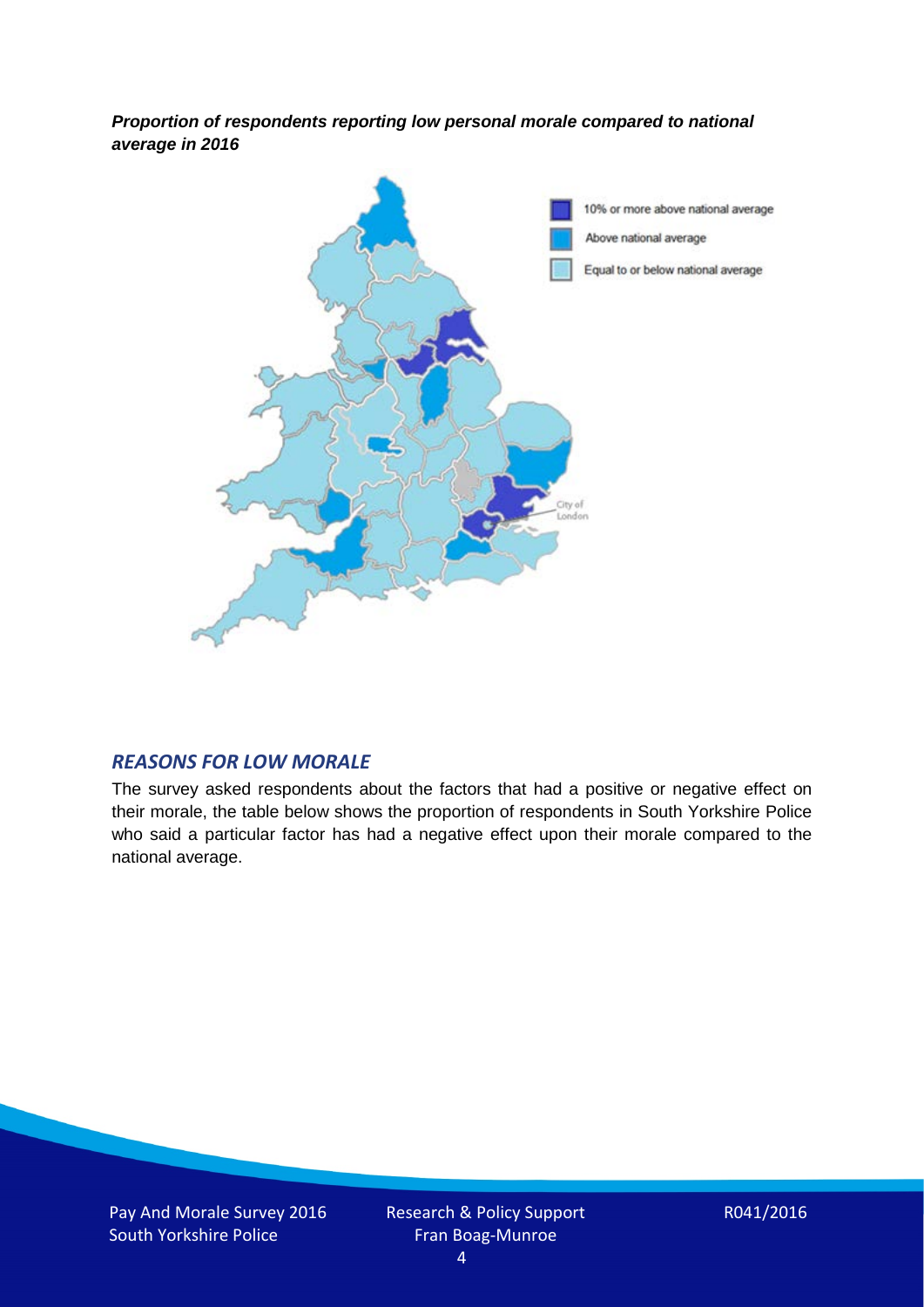| <b>Factor</b>                                  | <b>Negative effect on morale</b><br><b>(South Yorkshire Police)</b> | <b>Negative effect on morale</b><br><b>(England and Wales)</b> |
|------------------------------------------------|---------------------------------------------------------------------|----------------------------------------------------------------|
| Pay and benefits (including<br>pension)        | 78.4%                                                               | 70.9%                                                          |
| Day-to-day job role                            | 56.2%                                                               | 39.9%                                                          |
| Workload and responsibilities                  | 69.0%                                                               | 52.4%                                                          |
| Work-life balance                              | 68.6%                                                               | 58.2%                                                          |
| Opportunities for<br>development and promotion | 44.9%                                                               | 49.9%                                                          |
| Health and wellbeing                           | 59.0%                                                               | 54.3%                                                          |
| How the police as a whole<br>are treated       | 91.6%                                                               | 84.2%                                                          |
| Treatment by senior<br>managers                | 57.2%                                                               | 42.1%                                                          |

# **ATTITUDES TOWARDS THE POLICE**

75.4% of respondents from South Yorkshire Police said that they would not recommend joining the police to others.

Nationally, the proportion of respondents who said that they would not recommend joining the police to others ranges from 78.6% in the top ranking force to 55.4% in the bottom ranking force. Compared to the other forces in England and Wales, South Yorkshire Police ranks 4 out of 42; there are therefore 38 forces with a smaller proportion of respondents who say that they would not recommend joining the police to others.

79.2% of respondents from South Yorkshire Police said that they did not feel valued within the police.

The proportion of respondents who did not feel valued ranges from 79.2% in the top ranking force to 53.1% in the bottom ranking force. In terms of the proportion of respondents who did not feel valued within the police, South Yorkshire Police ranks 1 out of 42; there are 41 forces with a smaller proportion of respondents who did not feel valued.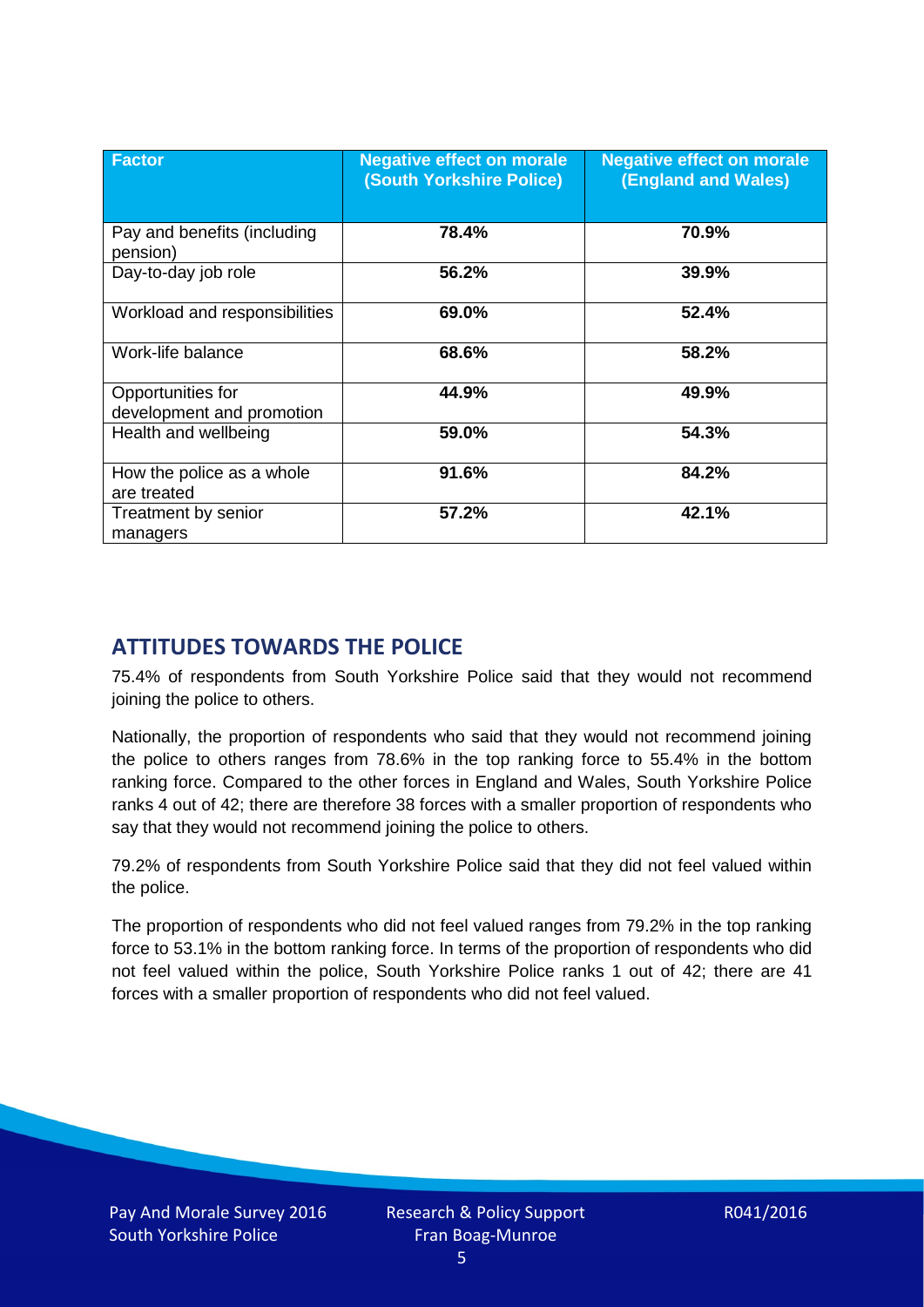|                                                           | 2016  | 2015  |
|-----------------------------------------------------------|-------|-------|
| would<br>not<br>recommend joining<br>the police to others | 75.4% | 83.5% |
| I do not feel valued<br>in the police                     | 79.2% | 85.8% |

For the service as a whole, the proportion of respondents in 2016 who said that they would not recommend joining the police to others was 69.9%. In 2015, 76.3% of respondents said that they would not recommend joining the police. The difference between 2016 and 2015 is statistically significant<sup>[4](#page-5-0)</sup>.

Across the police service as a whole, 67.3% of respondents said that they did not feel valued; compared to 74.7% of respondents in last year's survey. A significantly smaller proportion of respondents did not feel valued this year compared to 201[5](#page-5-1)<sup>5</sup>.

#### *Proportion of respondents who would not recommend the police to others compared to national average in 2016*



<span id="page-5-1"></span><span id="page-5-0"></span> $4$  Z = 19.6, p < 0.001  $5$  Z = 22.1, p < 0.001

Pay And Morale Survey 2016 South Yorkshire Police

Research & Policy Support Fran Boag-Munroe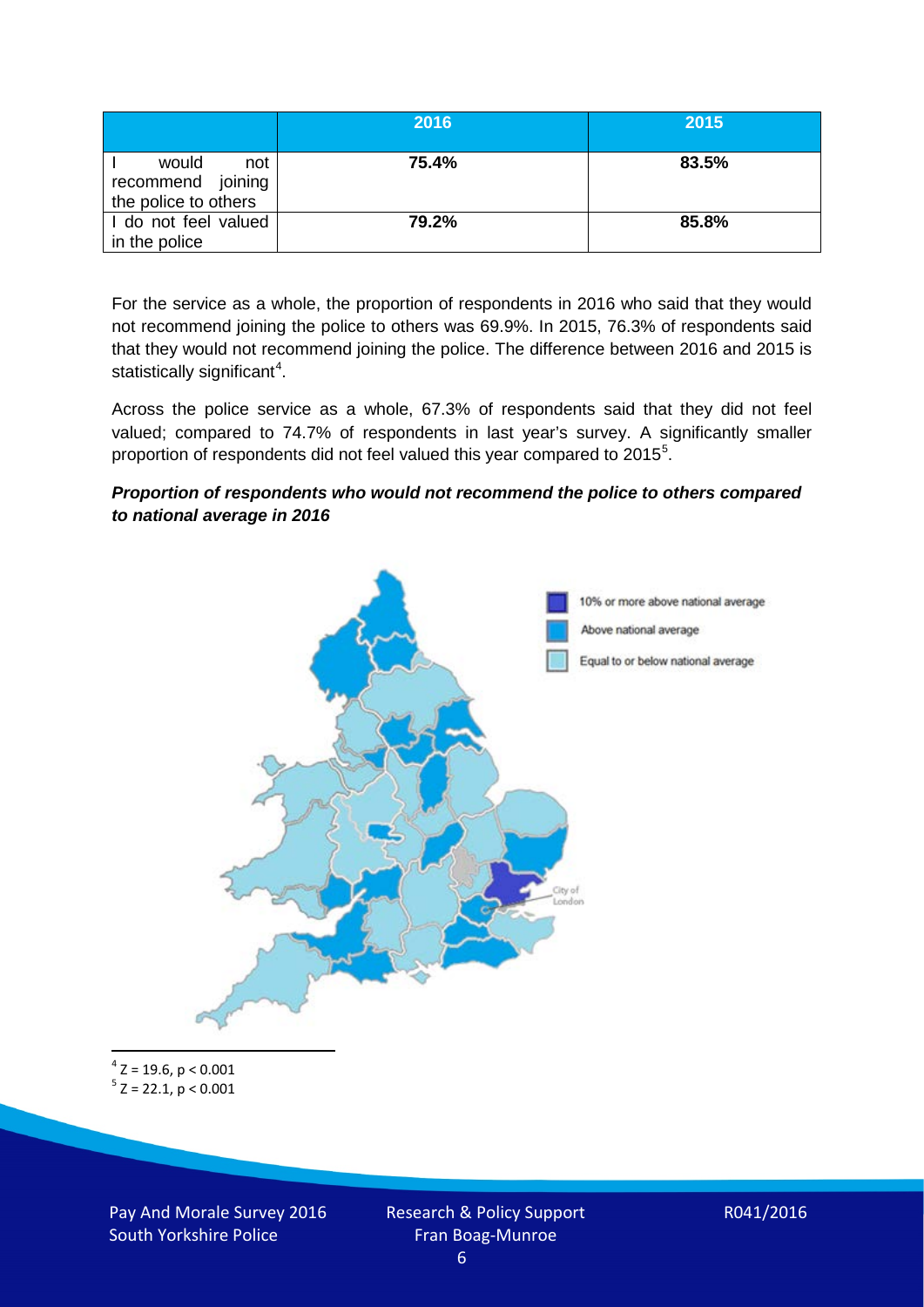# **INTENTION TO LEAVE**

12.1% of respondents from South Yorkshire Police told us that they intend to leave the police service within two years. A further 17.2% of respondents said that they currently do not know what their intentions are with regards to staying in or leaving the police.

The proportion of respondents who planned to leave the police ranged from 21.5% at the top ranking force to 4.5% at the bottom ranking force. In terms of the proportion of respondents intending to leave, South Yorkshire Police ranks 10 out of 42 forces, meaning that there are 32 forces with a smaller proportion of respondents intending to leave within two years.

Comparison of 2016 and 2015 figures for intention to leave in South Yorkshire Police are provided in the table below.

|                                                | 2016  | 2015  |
|------------------------------------------------|-------|-------|
| Intend to leave the police<br>within two years | 12.1% | 15.3% |

For the service as a whole, 11.8% of respondents planned to leave the police service within two years; in 2015, 15.6% of respondents said that they intended to leave within two years. A significantly smaller proportion of respondents intended to leave the police service in 2015 compared to 201[6](#page-6-0)<sup>6</sup>.

<span id="page-6-0"></span> $6$  Z = 15.2, p < 0.001

Pay And Morale Survey 2016 South Yorkshire Police

Research & Policy Support Fran Boag-Munroe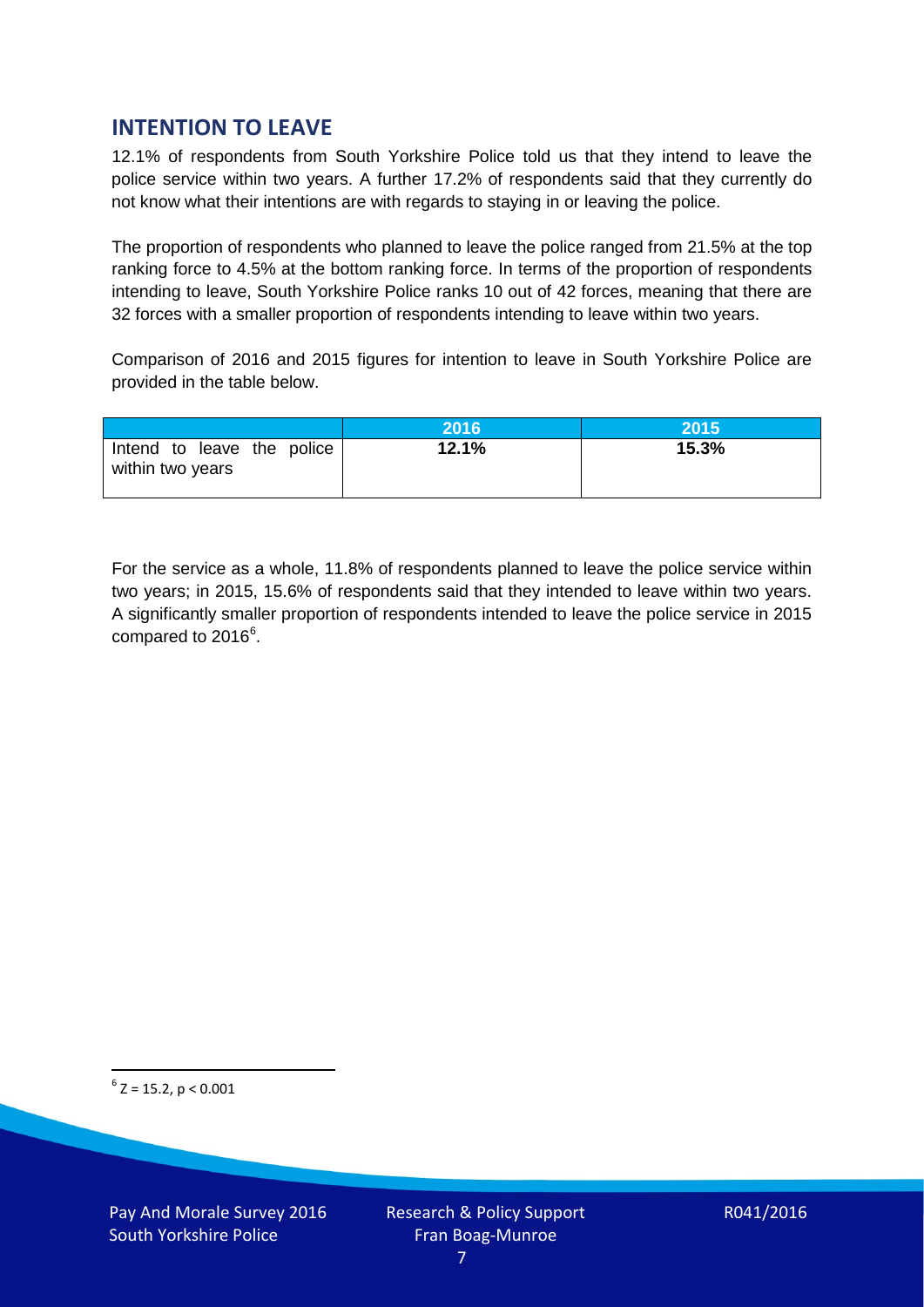*Proportion of respondents intending to leave the police within two years compared to national average in 2016*



### *REASONS FOR INTENDING TO LEAVE THE POLICE SERVICE*

Respondents who had said they intended to leave were asked to indicate the reasons behind this intention. The table below shows the proportion of respondents in South Yorkshire Police who said that a particular factor has had a major effect on their intention to leave, compared to the national average.

Please be aware that respondents were able to choose more than one option therefore the figures provide below will not add up to 100%.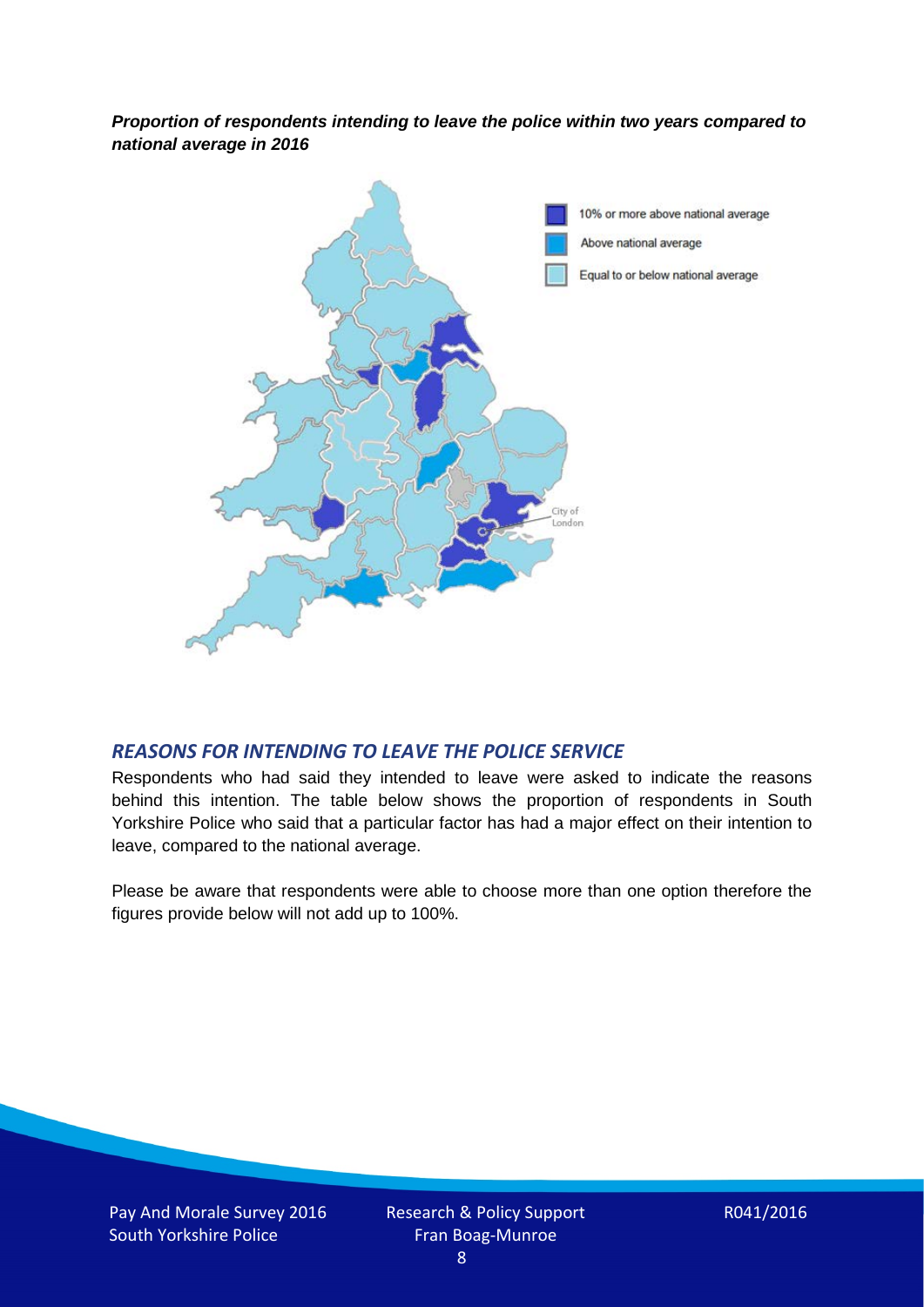| <b>Factor</b>                                          | <b>Major effect on intention to</b><br><b>Ieave (South Yorkshire</b><br><b>Police)</b> | <b>Major effect on intention to</b><br><b>leave (England and Wales)</b> |
|--------------------------------------------------------|----------------------------------------------------------------------------------------|-------------------------------------------------------------------------|
| The impact of your job on<br>your family/personal life | 64.9%                                                                                  | 57.2%                                                                   |
| Your morale                                            | 79.3%                                                                                  | 81.7%                                                                   |
| Your opportunities for<br>development and promotion    | 31.6%                                                                                  | 49.1%                                                                   |
| Your pay and benefits                                  | 55.2%                                                                                  | 67.6%                                                                   |
| Better job opportunities<br>outside of the Police      | 50.0%                                                                                  | 59.2%                                                                   |
| The impact of the job on your<br>health and wellbeing  | 69.0%                                                                                  | 69.4%                                                                   |
| Dissatisfaction with your day-<br>to-day job role      | 60.3%                                                                                  | 43.6%                                                                   |
| Your workload and<br>responsibilities                  | 63.8%                                                                                  | 41.8%                                                                   |
| How the police was a whole<br>are treated              | 81.0%                                                                                  | 77.6%                                                                   |
| Your treatment by senior<br>managers                   | 39.7%                                                                                  | 43.7%                                                                   |

# **PAY AND BENEFITS**

80.6% of respondents from South Yorkshire Police told us that they do not feel that they are paid fairly for the responsibilities they have within their job.

Across England and Wales, the proportion of respondents who feel that they are not paid fairly for their responsibilities ranges from 80.8% at the top ranking force to 63.0% at the bottom ranking force. South Yorkshire Police ranks 2 out of 42 forces; there are 40 forces with a smaller proportion of respondents who say that they are not fairly paid for the responsibilities within their job.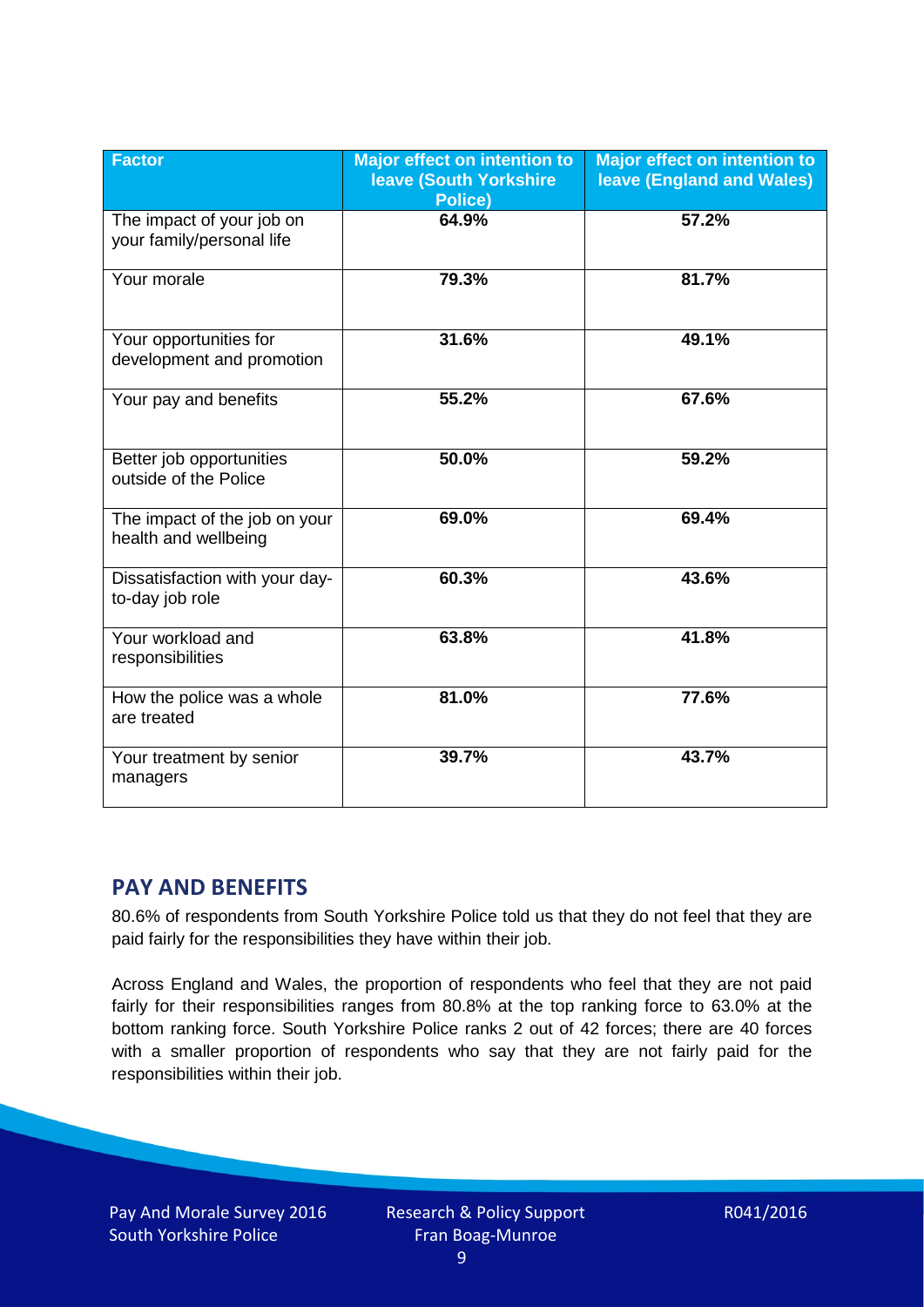74.2% of respondents from South Yorkshire Police said that they are dissatisfied with their overall remuneration (including basic pay and allowances) and 63.7% said that they are dissatisfied with their pensions.

Nationally, The proportion of respondents who are dissatisfied with their overall remuneration ranges from 74.2% at the top ranking force to 50.9% at the bottom ranking force. In terms of respondents reporting dissatisfaction with their remuneration, South Yorkshire Police ranks 1 out of 42 forces, meaning that there are 41 forces with a smaller proportion of respondents who are dissatisfied with their remuneration.

Pension dissatisfaction ranges from 71.5% at the top ranking force to 55.5% at the bottom ranking force. South Yorkshire Police ranks 22 out of 42 forces for this indicator; therefore there are 20 forces with a smaller proportion of respondents who are dissatisfied with their pension.

|                                                                         | 2016  | 2015  |
|-------------------------------------------------------------------------|-------|-------|
| Do not feel fairly paid for the<br>responsibilities within their<br>job | 80.6% | 77.4% |
| Dissatisfied with total<br>remuneration                                 | 74.2% | 69.4% |
| Dissatisfied with pension                                               | 63.7% | 70.2% |

Nationally, 74.4% of respondents said that they were not paid fairly for the responsibilities they have within their job; this proportion was 70.3% in 2015. A significantly larger proportion of respondents said that they were not paid fairly for their responsibilities this year compared to last year<sup>[7](#page-9-0)</sup>.

The proportion of respondents across the police service as a whole who were dissatisfied with their remuneration was 66.7%; this compares to 62.7% in 2015. The difference between

<span id="page-9-0"></span> $7$  Z=12.5, p < 0.001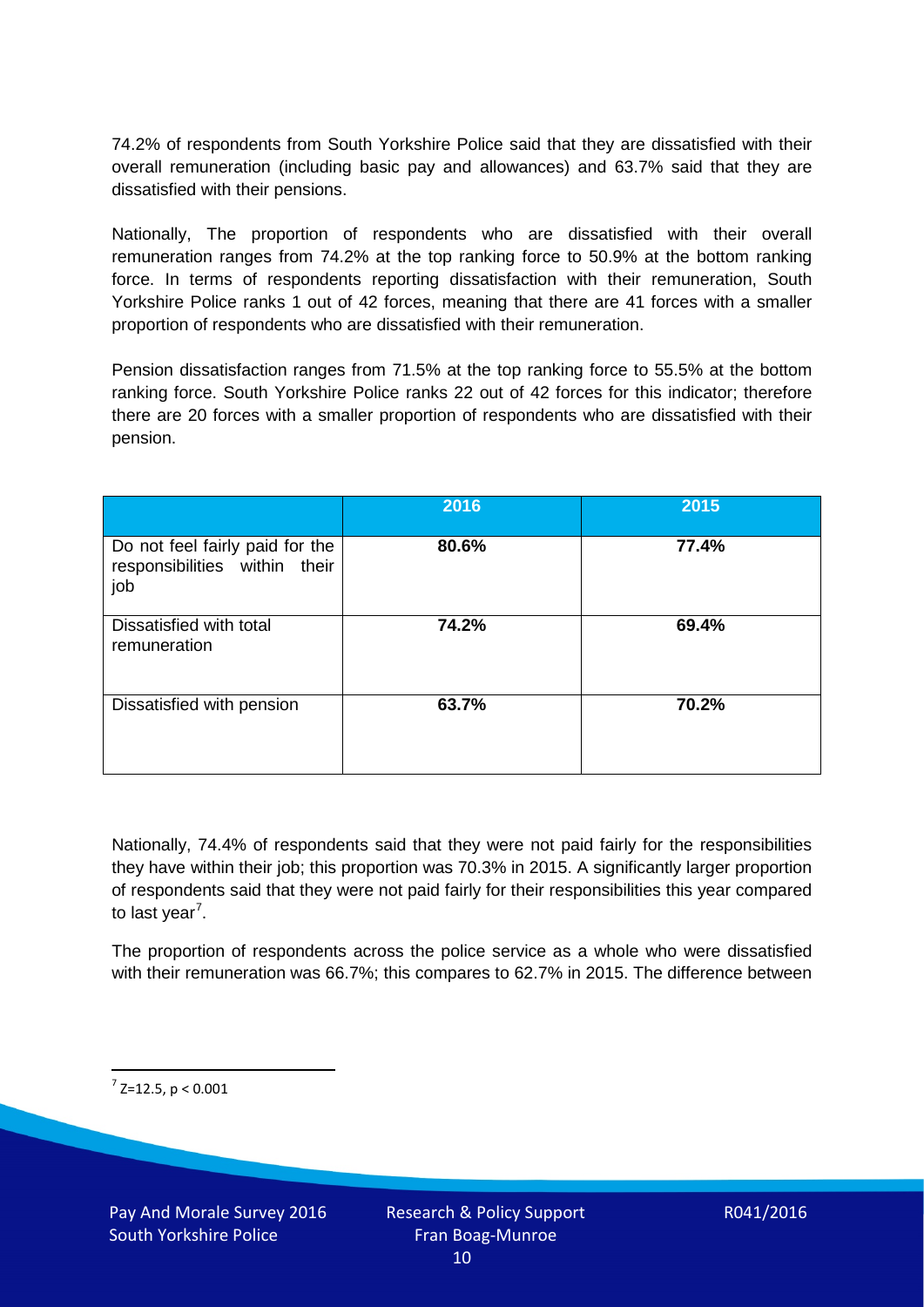the proportion of respondents who were dissatisfied with their overall remuneration in 2016 and 2015 was statistically significant<sup>[8](#page-10-0)</sup>.

Across England and Wales, the proportion of respondents who were dissatisfied with their pension in 2016 was 66.6%; this proportion was 68.9% in 2015. A significantly smaller proportion of respondents were dissatisfied with their pension this year compared to last year<sup>[9](#page-10-1)</sup>.

#### *Proportion of respondents who do not feel fairly paid for the responsibilities within their job compared to national average in 2016*



<span id="page-10-1"></span><span id="page-10-0"></span> $8$  Z = 11.4, p < 0.001  $9^{\circ}$  Z = 6.7 p < 0.001

Pay And Morale Survey 2016 South Yorkshire Police

Research & Policy Support Fran Boag-Munroe 11